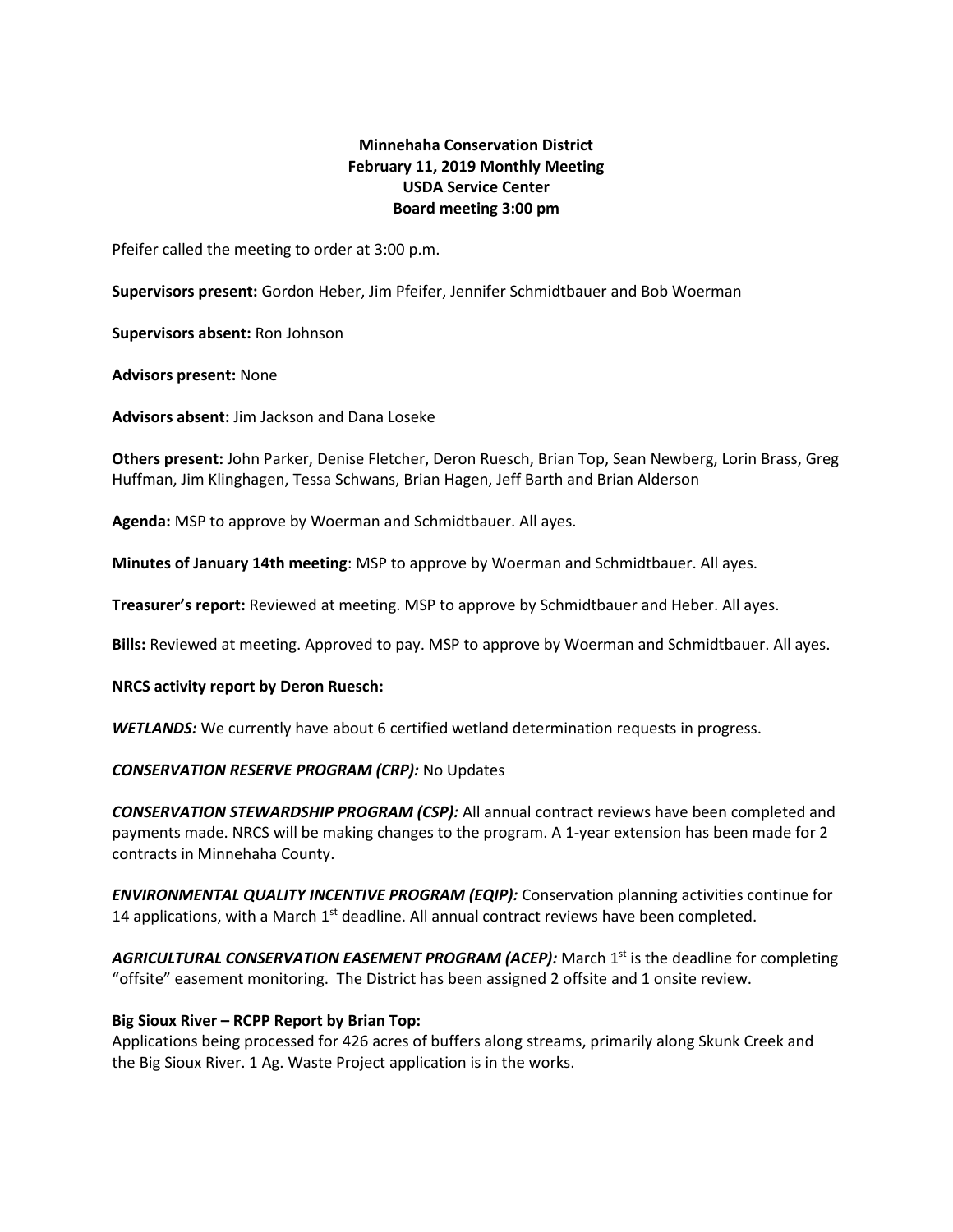#### **Public Comment Time – 15 minutes**

Tessa Schwans and Brian Hagen, Wall Lake Residents, spoke about the proposed 4-mile black top biking trail around Wall Lake. They would be interested in using the Gevik Site parking lot and perhaps connect with the Gevik trail. They are looking for the Board to approve the project and possibly serve as a grant entity for the \$750,000 - \$850,000 project. A committee would do the grant writing and administration. Jeff Barth of the County Commission also spoke in favor of the project and said that the county is interested in it.

# *OLD BUSINESS*

**1. Service Report (bio-solids, tree planting, grass planting, Gevik Site, etc.)**

Bio-solids: The signed 2-year contract has been received from the City of Sioux Falls, for a possible \$132,000. Trees: 46 trees plans are being worked on; 14 are confirmed (22.7 acres). 10,000 newsletters with tree order forms have been mailed. 8,000 email copies will go out this week. Gevik Site: Parker supported looking at the Wall Lake Trail proposal, saying the District would want administrative fees. The Board discussed the proposal and agreed they would need more information at a future meeting.

#### **2. Equipment**

The 10 ft. drill will be sold to Lincoln County Conservation District (New Business Item #3).

#### **3. Water Festival 2019**

March 13-14, 2019 at USF, with 44 schools (2186 students) attending. 16 Quiz Bowl competitions will be held. There will be 23 presenters on Wednesday and 20 presenters on Thursday. MSP to approve the list of volunteers by Heber and Woerman. All ayes.

#### **4. Gevik Trail Grant**

The Trail Grant was received. The trail sign project needs to be completed by June  $1<sup>st</sup>$ .

# **5. National Watershed Coalition Membership**

MSP to not pay membership for 2019 by Heber and Schmidtbauer. All ayes.

# **6. CCG Grant/NRCS**

NRCS is providing this money to partnerships in 1-3-year grants with funds for education and outreach for urbanology and other projects. A meeting between the District and the City of Sioux Falls is planned to discuss interests of both parties.

**7. Gevik Opportunity – Research & Study for the Future**  Tabled; no new information.

# **8. Employee Reviews**

Tabled to next month.

**9. Open Meetings Training – Planning for 2019 (In Accordance with Department of Ag.)** 1 ½ hour in-house training will be scheduled for the Board later this summer with the State's Attorney.